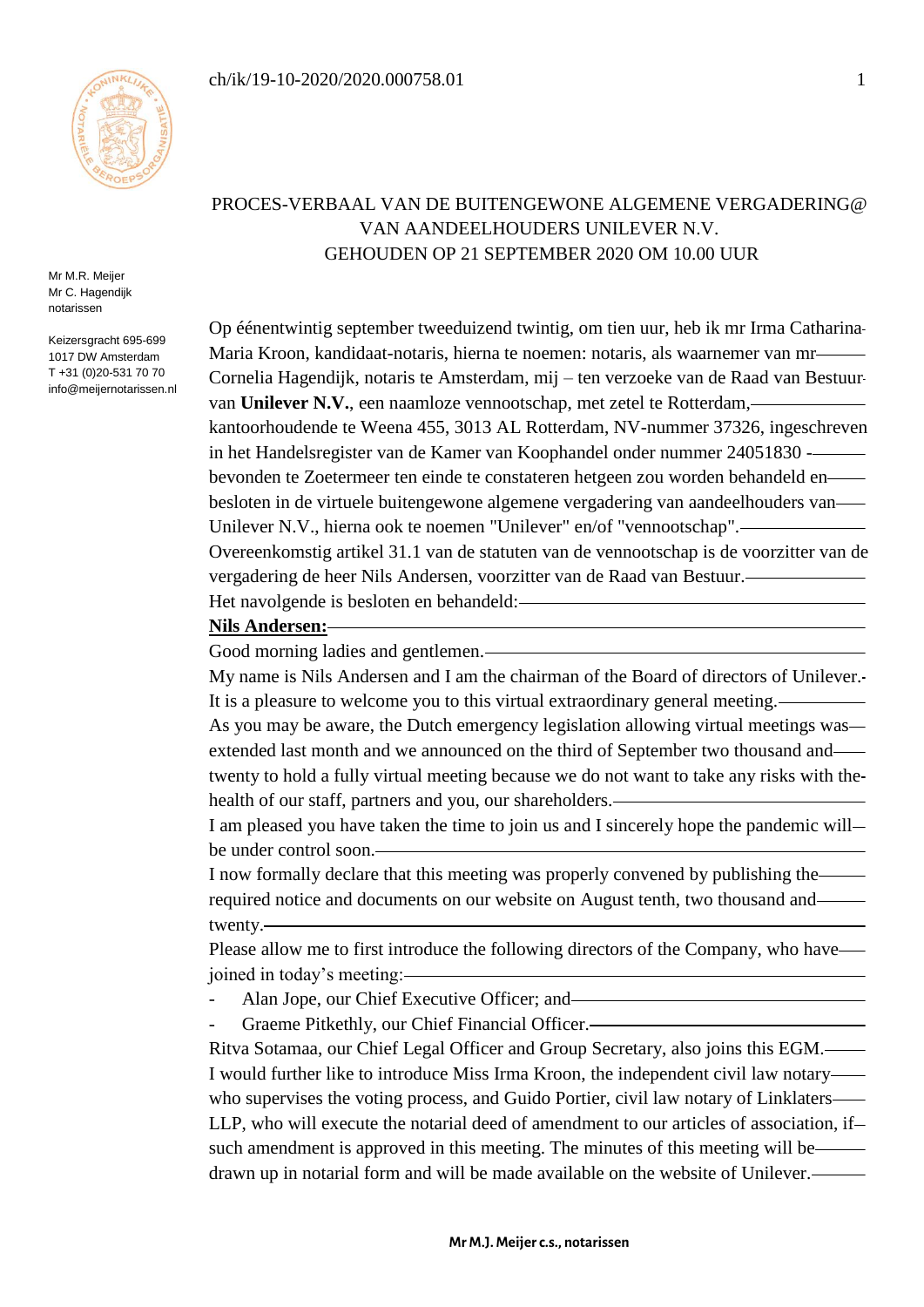

All topics in this meeting relate to the proposal to approve Unification. As explained in the notice, agenda item 2 requires your separate vote in our class meeting of holders of ordinary shares. Your votes cast in respect of the proposal to approve Unification will apply in both the EGM and the meeting of holders of ordinary shares. In a moment, Alan will provide you with some further information in relation to Unification. This will be followed by a question and answer-session in respect of all agenda items. We will respond to the questions that were sent to us before the deadline of the eighteenth of September two thousand and twenty at 10:00 a.m. Shareholders who have submitted questions before such deadline will have received log-in details to the LUMI AGM portal. On this portal, you will be able to watch the webcast and ask your follow-up questions. Our moderator will read out the follow-up questions when we arrive at the Q&A session.

Following the Q&A-session, we will give you the voting results. If the resolution under agenda item 1 is carried, we will briefly suspend the EGM to implement the amendment to our articles of association.

Only proxy votes submitted prior to 5:30 p.m. on the sixteenth of September two thousand and twenty have been taken into account to calculate the voting rights. Voting during the EGM is not possible and the numbers we will give you at the end of the meeting are final.

I would like to personally thank you for taking the time to engage with us on our proposal to unify Unilever's dual-headed legal structure under a single UK parent company.

The Board conducted a comprehensive review before announcing our Unification plans in June this year and we firmly believe this proposal is in the long-term interests of Unilever and our many stakeholders.

Modernising our complex legal structure, which was established ninety (90) years ago, will bring significant benefits such as greater strategic flexibility to grow shareholder value, providing the potential for accelerated portfolio change.

The proposed changes will not impact the underlying economic interests of any shareholder and, for the first time, all shareholders will share exactly the same legal ownership, dividend, governance and capital distribution rights in a single parent company.

This proposal does not change the operating business or the Board's strategy to drive long-term growth across the three divisions of Unilever. It will complement these efforts.

The Board strongly believes this proposal will help create a simpler, stronger company that is better able to deliver long-term value for all our stakeholders.

I will now give the floor to Alan to provide you with some more information on Unification, over to you Alan.

**Alan Jope:**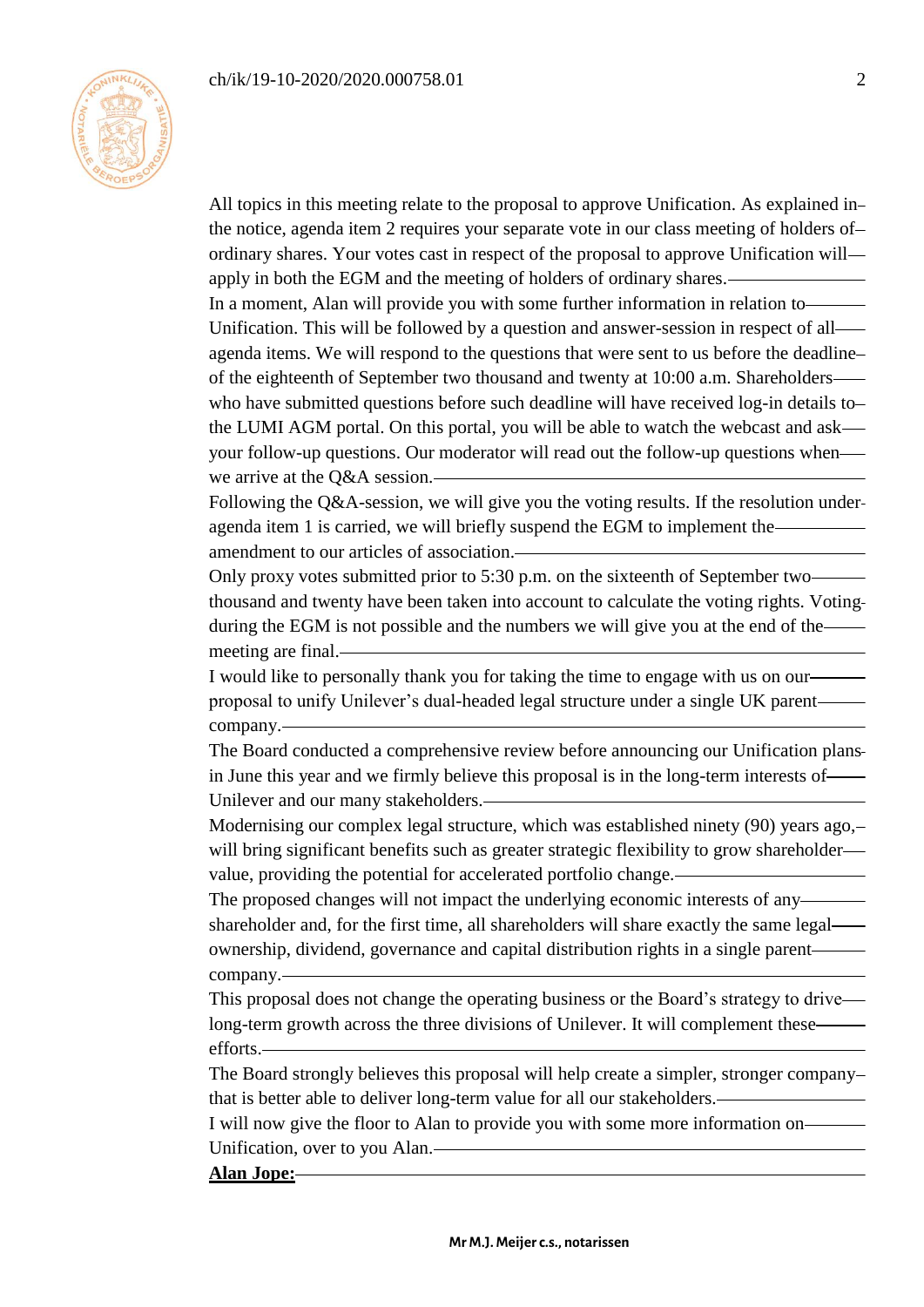

Thank you very much Nils and again, good morning everybody. I would like to extend my thanks for the level of stakeholder engagement that we've enjoyed over recent months on these proposals. Having listened carefully, I believe more strongly than ever that unifying the two separate legal entities is in the long-term interests of Unilever and our stakeholders. This is the customary safe harbour statement that we show any time we are making forward-looking statements about the business. The benefits of unifying Unilever are, I believe, widely recognised. In order to drive long-term growth across our three Divisions, we want – and need – to be able to accelerate portfolio change. Unifying our legal parent structure will give us greater strategic flexibility to do this, should we choose, through equity-based acquisitions or demergers. This would simply put us on a level playing field with our global competitors. This link between a simpler legal structure and greater strategic flexibility was underlined strongly following a full-scale portfolio review – that begun last year - of all our brands and categories. The recent strategic review of our Tea business assessed a full range of options, including a demerger as one route to separation. As we found when we came to dispose of our Spreads business in 2018, a demerger would be significantly more challenging under the current legal structure than under a single parent structure. Unification will also further strengthen Unilever's corporate governance. It will simplify the capital structure, as Nils said, with one market capitalisation and distributable reserve for dividends and share buybacks, one global pool of liquidity and one class of shares with identical rights. Our proposal to establish a single UK parent company, Unilever PLC, is the best practical option to achieve Unification. As you know, in 2018 we withdrew a proposal to unify under a Dutch parent company because of concern from a significant minority of shareholders about the impact it would have had on FTSE Index inclusion. As a result, unifying under a Dutch parent company is not an option. But we are very proud of our Anglo-Dutch heritage and we have significantly strengthened our presence in the Netherlands in recent years. This proposal will have no impact on our commitment to The Netherlands or our operations in the country: - the number of people we employ;our investment in the Dutch economy; which is currently worth around  $\epsilon$ 1bn a year; our factories in Hellendoorn and Breda;our significant R&D capabilities;-None of that will change as a result of Unification. Furthermore, our Foods & Refreshments Division - which makes up forty percent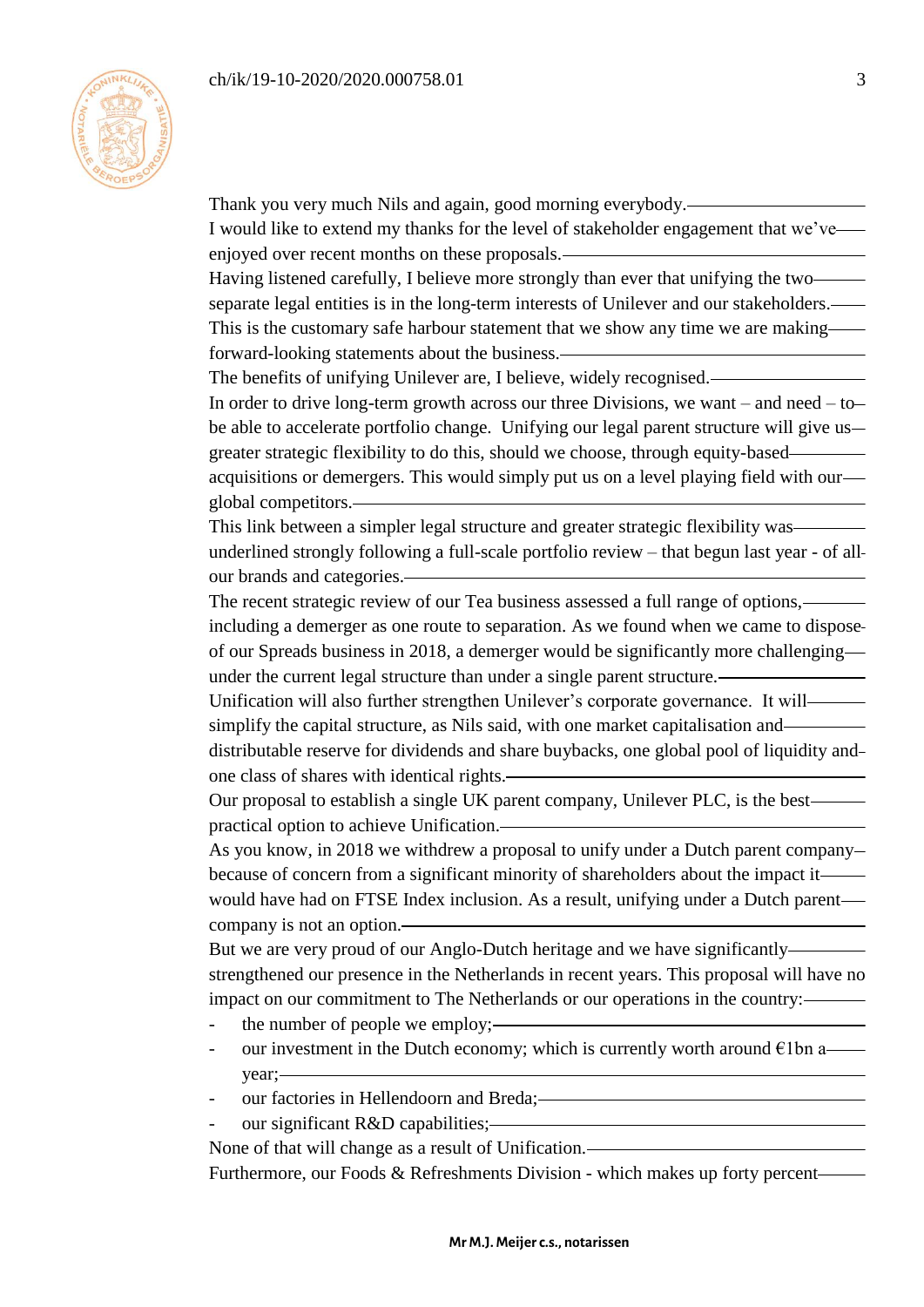

(40%) of Unilever, with brands like Knorr, Hellmann's, Magnum, Unox and the Vegetarian Butcher – will remain firmly based in Rotterdam under these plans. Indeed, as part of our Unification proposal, and subject to its successful implementation, we have agreed with the Dutch government to work together to create an even stronger and more dynamic Foods and Refreshment Division in The Netherlands.

One important platform for this will be our new global Foods Innovation Centre at Wageningen University, which we were very proud to open last December following an  $€85$  million investment.

We have high ambitions that our work at Wageningen will help to transform the food industry in areas such as plant-based ingredients and sustainable food packaging.

As in the Netherlands, there will be no significant changes to Unilever's footprint in the United Kingdom as a result of Unification, either jobs or investment. Our Home Care and Beauty & Personal Care divisions will continue to be headquartered in the UK. This slide shows a simple explanation of the legal change. As part of a cross-border merger, Unilever NV will be merged into Unilever PLC and NV shareholders will become shareholders in PLC. Unilever NV shareholders will receive one new Unilever PLC share in exchange for each Unilever NV share held.

As Nils mentioned, shareholders will share exactly the same legal, ownership, dividend, governance and capital distribution rights in a single parent company.

All of the assets, liabilities and legal relationships of NV, including subsidiaries, will be acquired by PLC by operation of law.

NV will cease to exist, and all of its shares will be cancelled.

PLC will become the sole parent company of the Unilever Group.

There will be one market capitalisation. One global pool of liquidity. One class of share.

But there is a lot that will not change. Let me emphasise that Unification will not result in any change to Unilever's multi-stakeholder approach to business. This will remain at the heart of everything we do.

We are embedding sustainability into every aspect of our business through our new purpose-led, future-fit Unilever Compass strategy.

We are determined to show that sustainable business drives superior financial performance and creates long-term value for our stakeholders.

The most recent example of this commitment came two weeks ago with the launch of our new Home Care strategy called: Clean Future. By replacing one hundred percent

(100%) of the carbon derived from fossil fuels in our cleaning and laundry products with renewable or recycled carbon, by  $2030$  – less than ten (10) years away – we intendnot only to transform our own business, but to help shift the whole industry.

And this commitment came on top of similarly ambitious proposals – announced in the last six to twelve (6-12) months - in the areas of Climate and Nature, and Plastic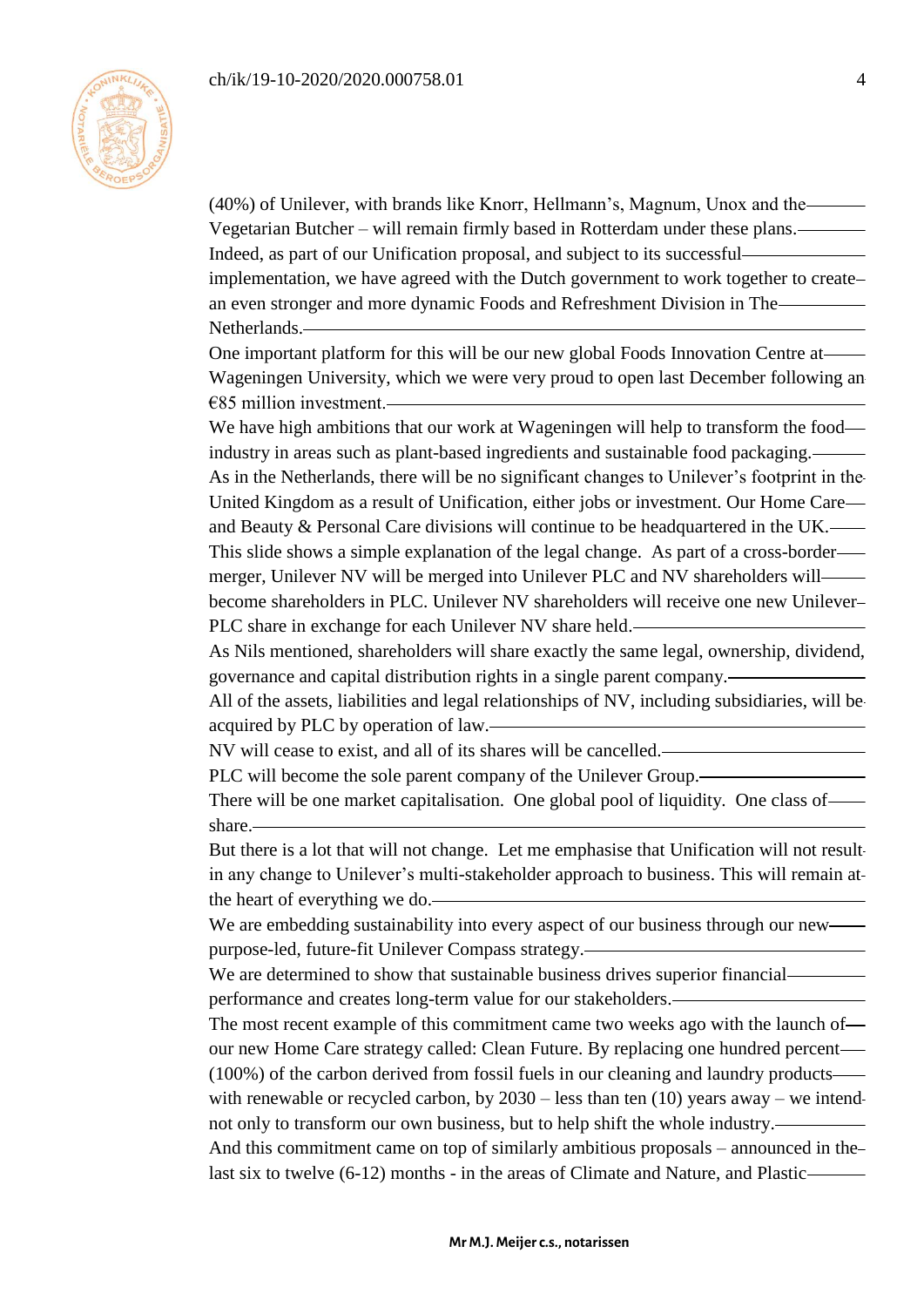

### Packaging.

Unilever is recognised as the global leader in sustainable business and this will not be diminished in any way as a result of the changes we are proposing. We also intend to go on maintaining the highest standards of corporate governance.—

Hence, Unilever will continue to apply its existing corporate governance principles following Unification, including applying the UK Corporate Governance Code. Unilever shares will be listed and traded on the Amsterdam, London and New York stock exchanges.

Unilever PLC will continue to have a premium listing on the London Stock Exchange. and we expect to continue to be included in the FTSE UK Index series.

We have spoken with Euronext and they have confirmed our expectations around Unilever PLC shares replacing NV shares in the AEX index.

We also expect Unilever PLC shares to be included in the STOXX Europe 600 index and other relevant pan-European indices.

Finally, we will continue to report our earnings and declare dividends in Euros, with those dividends being paid in Euros, Pound Sterling or US Dollars. There will be no change to our policy of seeking to pay an attractive, growing and sustainable dividend. Let me conclude. These are challenging and uncertain times in the world, but that merely underscores the need for Unilever to have greater strategic flexibility. We have consulted widely - and listened carefully – and are confident we have come forward with the most shareholder-friendly route to unify our legal structure.

Above all, we strongly believe this proposal will help to create a future-fit Unilever which is stronger, better positioned for success and more able to deliver long-term value for all of our stakeholders.

Back to you Nils.

### **Nils Andersen:**

Thank you very much, Alan. We will now answer the questions that were submitted ahead of the meeting. Where shareholders asked similar questions, I have decided to combine or cluster these questions.

I will start with reading the first set of questions and state the name of the shareholder or shareholder representative that asked any such question. Alan, Graeme or I will respond to these questions.

The first set of questions come from European Investors - VEB and read as follows: The Unification proposals follows the withdrawal in October 2018 of the previous attempt to simplify the dual-headed legal structure under a new single Dutch holding company. Several shareholders have criticized Unilever for not properly engaging with respect to the 2018 Simplification proposal. How has this experience changed Unilever's engagement efforts concerning the current proposed Unification? Also, Unilever now seeks shareholder approval for the exact opposite option of unifying the dual-headed structure, i.e. by implementing a PLC structure. Which negative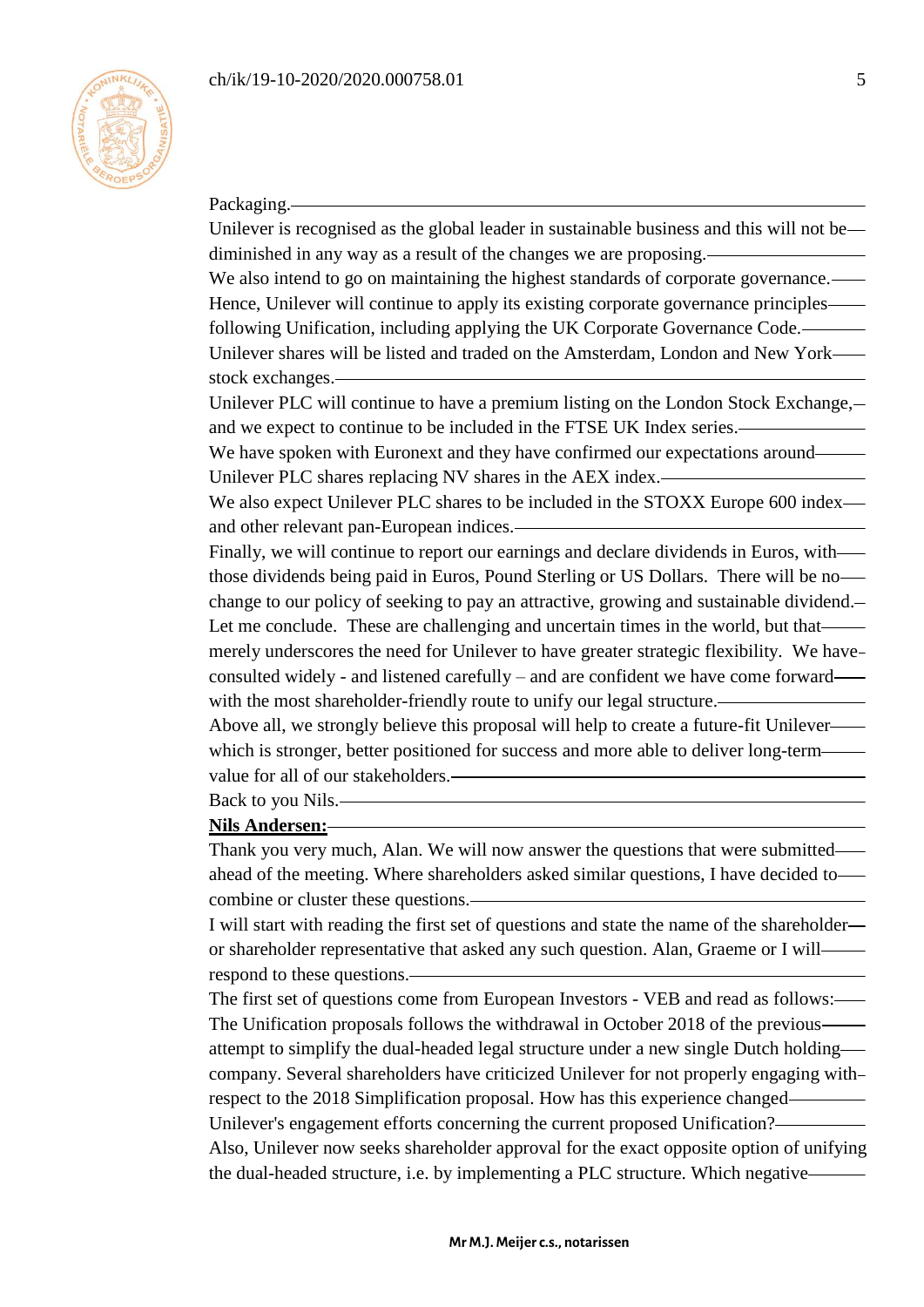

implications will this second best option have for shareholders? Finally, why hasn't Unilever opted for maintaining the NV legal structure with at the same time a primary listing on the London Stock Exchange as well as a UK head office?

Let me address these questions.

First, Unilever received widespread support for the principle of Unification in 2018. We proposed then to unify our business under a Dutch parent company with listings in London and in Amsterdam. We withdrew our proposal because of concern from a significant minority of shareholders about the impact it would have had on FTSE Index inclusion. Unifying under a Dutch parent company whilst maintaining listings in London and the Netherlands is therefore no longer an option.

We consulted extensively with shareholders after the Board decided to withdraw the proposal and we have continued to do so ever since. It was appropriate that the Board took the time to review and reflect around these arrangements and ensure it arrived at the best decision for Unilever, its shareholders and other stakeholders as a whole. What we are proposing now is by no means the opposite option of our proposal in 2018, but just a different way to achieve Unification. Both the UK and The Netherlands are excellent legal jurisdictions but having carefully considered a wide range of options the Board believes that incorporating in the UK is the best practical option to achieve Unification.

VEB also asks the following: In the shareholder circular dated the tenth of August two thousand and twenty Unilever states that if the proposed bill by Dutch opposition party GroenLinks resulting in an exit tax would be enacted in its present form, the

Unification will not be in the best interests of Unilever and its stakeholders and Unilever will not proceed with the Unification.

Does this imply that the only option available in this adverse scenario is that Unileverwill maintain its current dual-headed structure with both NV and PLC shares? And if not, what other option(s) does Unilever have? Also, should the proposed bill be enacted in its present form, what will be the implications for Unilever in terms of future investments in The Netherlands?

Unilever also states that based on legal advice received, it considers the proposal to be contrary to international law. Could Unilever elaborate on the aspects of the bill it considers to be contrary to international law?

Alan, would you answer these questions please?

### **Alan Jope:**

Sure, thank you Nils.

The Board remains absolutely committed to unifying the Group's legal structure as proposed for all the reasons we have given and we remain confident in our plans as we believe they are in the best interests of the company, its shareholders and other stakeholders as a whole. This bill is at a very early stage. It may be subject to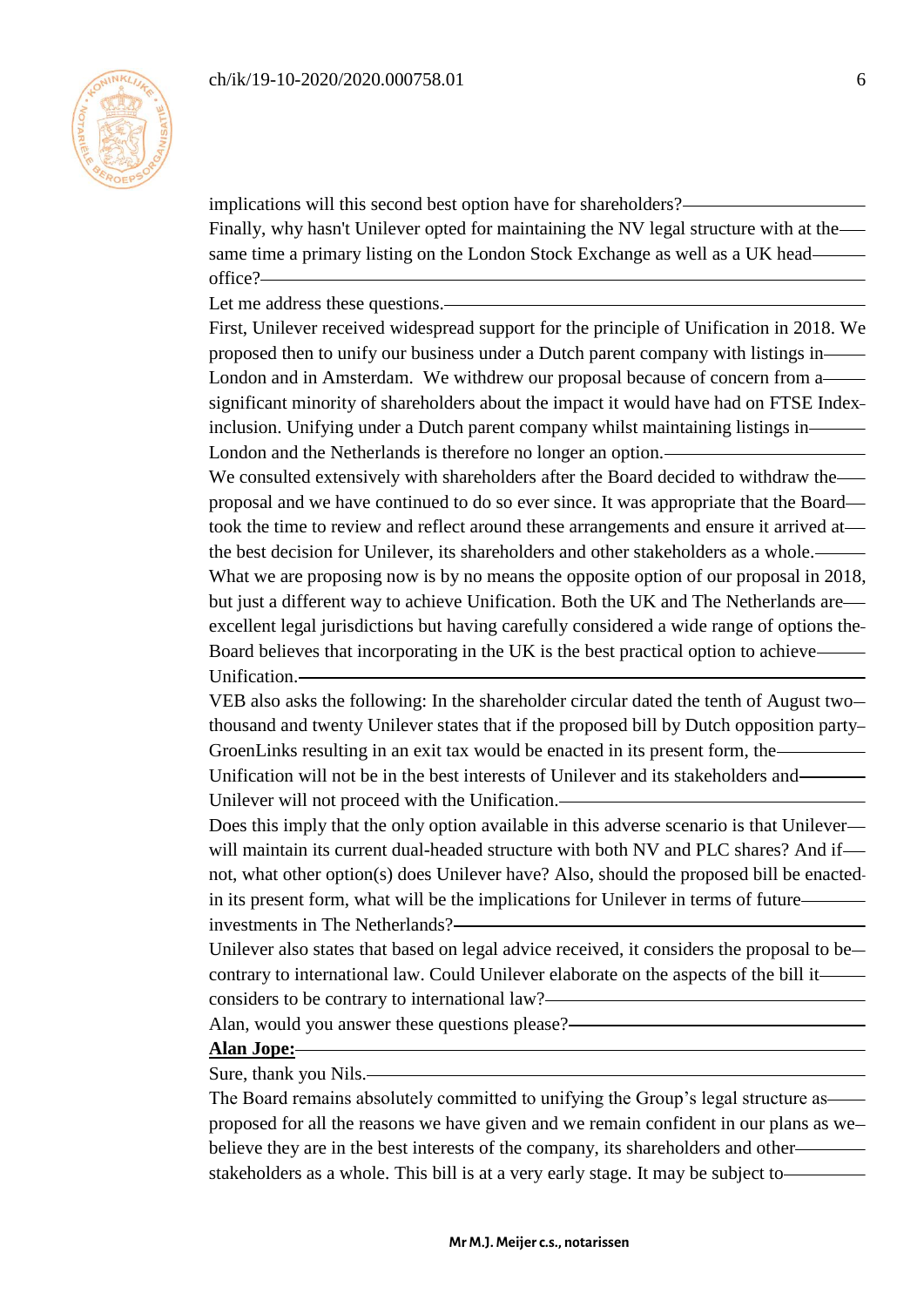

amendment during the parliamentary process and, actually, it's not clear when, or indeed if at all, the bill may be enacted, or in what form. Accordingly, the ultimate effect of the bill on the proposed Unification is not clear at present. Beyond that we are not going to speculate.

The legal advice that we have received from multiple sources, is that the bill would breach fundamental principles of EU law on freedom of establishment and on free movement of capital. It would also, for example, contravene the NL/UK tax treaty. Back to you Nils.

### **Nils Andersen:**

Thank you Alan. VEB also asks the following: Unilever expects that the PLC shares will, in addition to inclusion in the FTSE 100 index, be included in the AEX-Index andcontinue to be included in the STOXX Europe 600 index and other relevant pan-European indices. Could Unilever provide an update on the status of its communication with the index providers? Also, what gives Unilever the confidence that the PLC shareswill indeed be included in all the aforementioned indices?-

Graeme, could you answer the questions by VEB please?

### **Graeme Pitkethly:**

Certainly Nils, thank you. Let me start with Euronext who we spoke to last week. Euronext will not formally conclude until we have taken the necessary steps to apply for the listing of Unilever PLC shares on Euronext Amsterdam. But they have confirmed our expectations that PLC shares will replace NV shares in the AEX index. We engaged with FTSE Russell Group and they will formally confirm whether PLC shares will be eligible for the UK Series when they issue their index treatment notices. This will only be once the necessary steps for Unification have been completed, including shareholder and regulatory approvals, and there is full clarity on the timetable for the share exchange. FTSE Russell have noted that on the basis of the information provided in the Unification announcement in June, specifically a UK incorporation and a UK premium listing, that their index nationality rules would point to the combined entity would be eligible for inclusion in the FTSE UK Index Series. We expect that this will be confirmed in due course.

And finally, the STOXX indices would only normally comment ahead of a shareholder vote if there was significant interest from shareholders. We expect PLC shares will continue to be included in the STOXX Europe 600 index. With that, back to you Nils.

#### **Nils Andersen:**

Thank you Graeme. A further VEB question reads as follows: with a PLC legal structure Unilever will only be subject to UK corporate law and governance code as well as the UK Takeover Code. Directors' duties and responsibilities are different under the UK regime compared to the Dutch regime. Some Unilever shareholders have already voiced concerns that the focus within the stakeholder model may switch more towards shareholders following this change. In the shareholder circular Unilever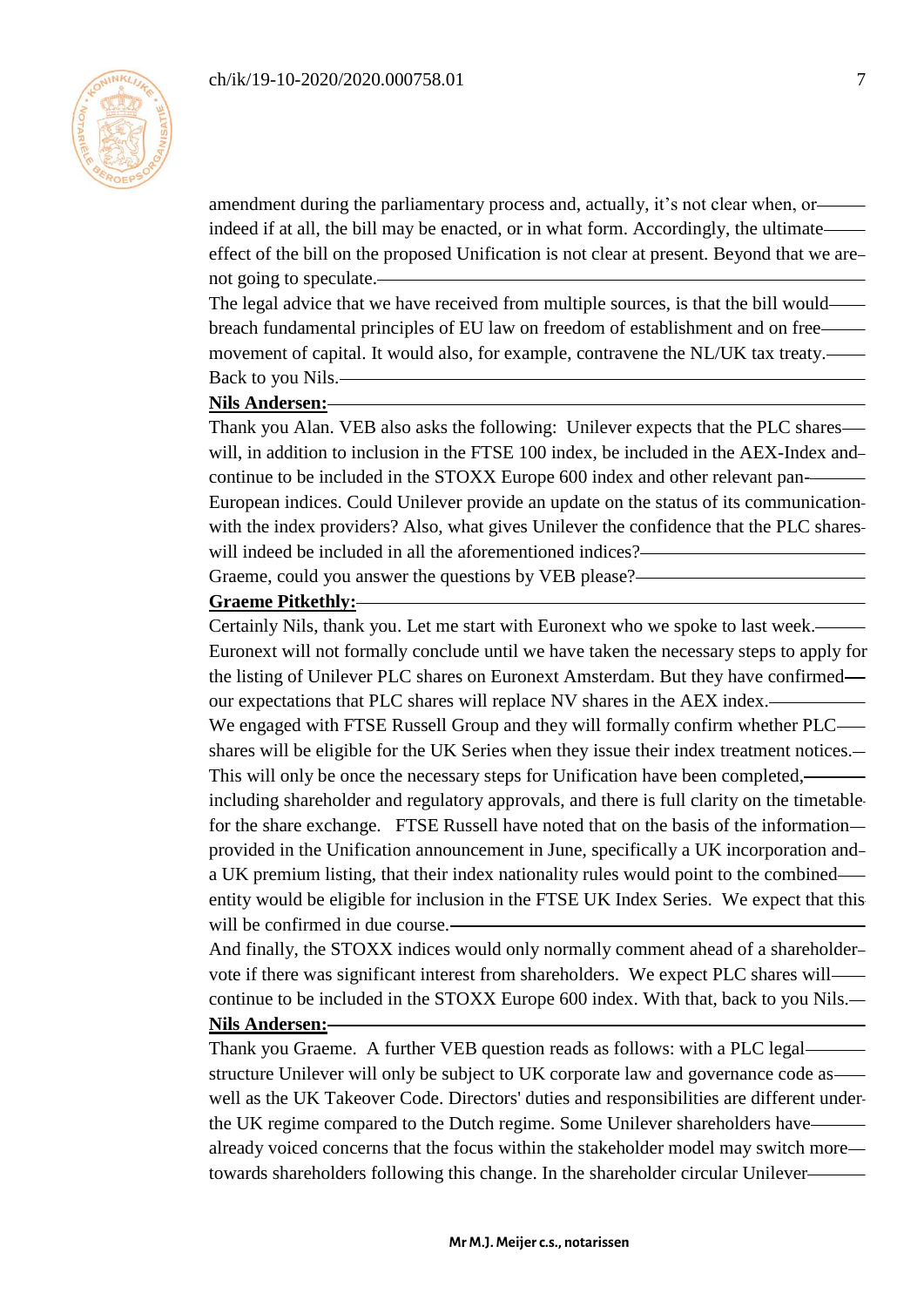

nevertheless states that its 'multi-stakeholder approach will not change'. So, how does Unilever reconcile its different requirements under UK laws and regulations with its statements that the multi-stakeholder approach will remain unchanged? And could Unilever give some examples of circumstances under which the Company will be obliged by law to make a different decision being a purely UK company compared to the current situation, in other words, with both the NV and PLC legal structure? Also, does Unilever agree that it might be forced to act differently in case of, for example, a hostile public offer for Unilever, with Unilever being the target company.

Alan, would you answer these questions please?

### **Alan Jope:**

Yes, thanks Nils. I think these are important questions. Unilever has operated effectively for many years under both the UK and Dutch corporate governance regimes and over a decade ago set out our vision to become the world leader in sustainable business. Frankly, the location of legal incorporation of either parent company in Unilever's dual headed structure, has had no influence on our vision of doing business in a way which delivers growth by serving society and the planet.

As to legal regimes, whilst there is a difference in emphasis between the UK and the Dutch governance regimes, both regimes place an emphasis on long-term value creation and directors must consider the interests of stakeholders. In the UK, the Board has a duty to promote the success of the company for the benefit of its shareholders. In doing so, directors must have proper regard for the interests of other stakeholders, the longterm consequences of their decisions and the impact on community and environment. This would also be applicable in any public bid context.

Back to you Nils.

### **Nils Andersen:**

Thank you Alan. The final question from VEB is as follows: in case the Unification will not be implemented, will Unilever then be confronted by a durable competitive disadvantage because of a lack of flexibility? Will this for example permanently close down certain M&A options for Unilever?

Graeme, would you address this question please?

#### **Graeme Pitkethly:**

Sure, thank you Nils.

Our current dual headed structure has been in place for ninety (90) years and has not prevented us from doing mergers and acquisitions.

However, we do want to accelerate the pace of portfolio change in Unilever from structurally lower growth to higher growth categories, and unifying our legal parent structure gives us greater flexibility to achieve that, including through equity-based acquisitions and demergers.

We believe that this will become even more important as we anticipate the increasingly-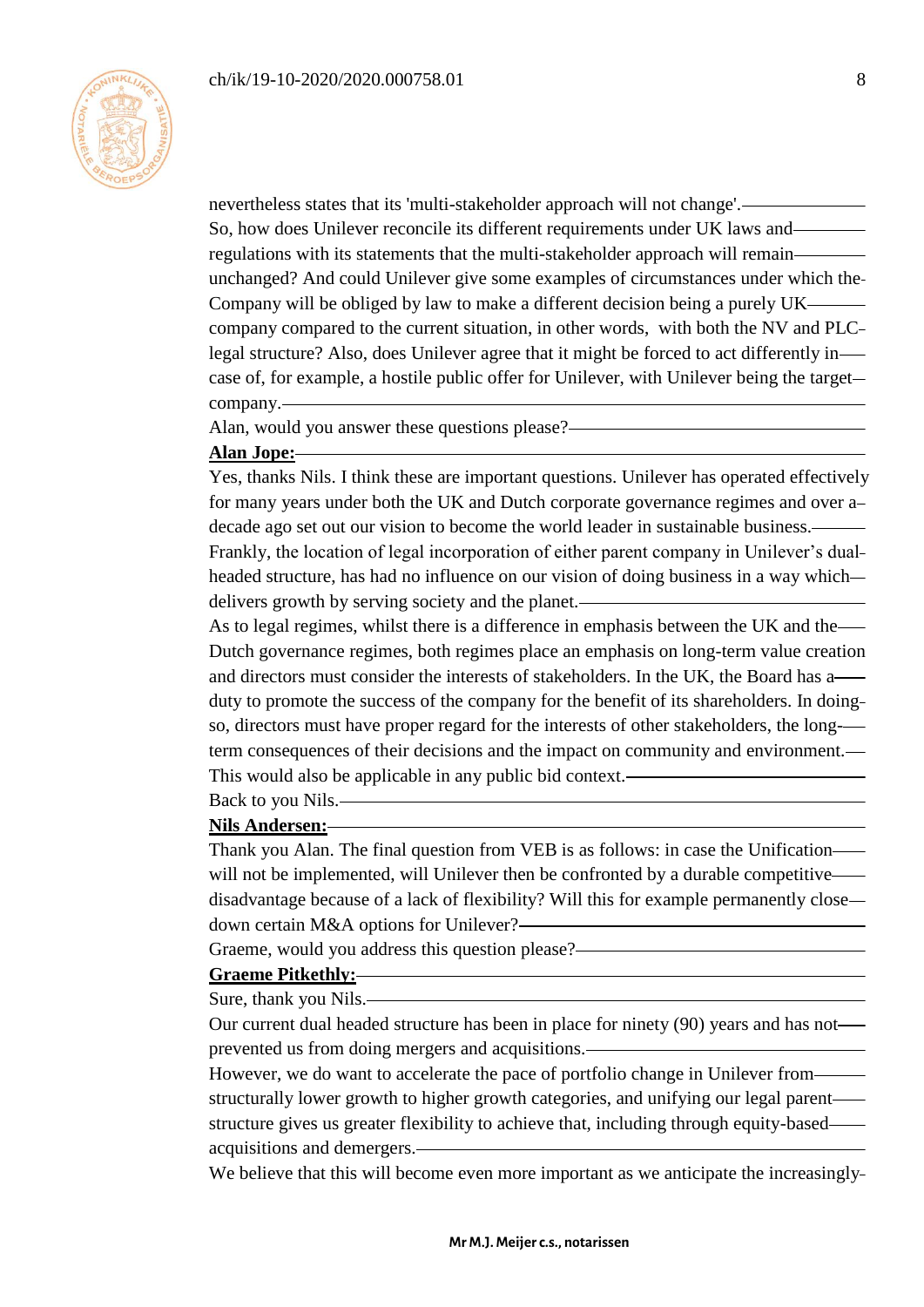

dynamic business environment that the Covid-19 pandemic creates. But ultimately, this is about creating the right strategic optionality for Unilever over the long term.

Unification will put us on a level playing field with other companies and ensure that we are best positioned for future success.

Back to you Nils.

### **Nils Andersen:**

Thank you Graeme. The next question comes from Stichting Instituut GAK and read as follows:

Is Unilever prepared, also on behalf of its subsidiaries, to guarantee towards its Dutch employees that employment in the Netherlands will be maintained at the current level, unless changes in circumstances in the relevant sector justify adjustment in accordance with what is happening in that sector?-

Further, is Unilever prepared, also on behalf of its subsidiaries, to guarantee towards its Dutch employees that the employment conditions for its Dutch employees, including all social schemes including pension schemes, will be maintained at least on the current level, unless changes in circumstances in the relevant sector justify an adjustment in accordance with what is happening in that sector?

Finally, is Unilever prepared, also on behalf of its subsidiaries, to guarantee towards all Dutch employees that its Dutch employees will maintain, at least in an equal manner as currently, their consultation rights at the highest corporate level of the company? Alan, I would like you to answers these questions.

#### **Alan Jope:**

Thanks. As I said, there's no change to the operations, locations, activities or staffing levels in The Netherlands (nor the UK for that matter) as a result of this Unification proposal. This means the employment conditions of our people in the Netherlands will not change as a result of Unification.

Currently, there is no Works Council established at Unilever NV's level. However, there is full employee consultation at the level of the Dutch holding company, Unilever Nederland Holdings B.V. We are happy to confirm that the role of the Works Council and employee representation in the Netherlands will not change because of Unification. In the context of the change of the legal structure, Unilever has committed to an enhanced level of engagement with the Dutch Central Works Council. For example, we have formalised an annual meeting with the CEO. We have a very good relationship with the Works Council and I welcome and thoroughly enjoy our ongoing engagement. Nils, back to you.

#### **Nils Andersen:**

Thank you Alan. We also received a contribution which was submitted by Mart Keuning, for MN Services, the asset manager for, among others, Pensioenfonds Metaal en Techniek, Pensioenfonds Metalektro, Pensioenfonds Koopvaardij. This contribution is also on behalf of APG, PGGM, Achmea Investment Management, Robeco and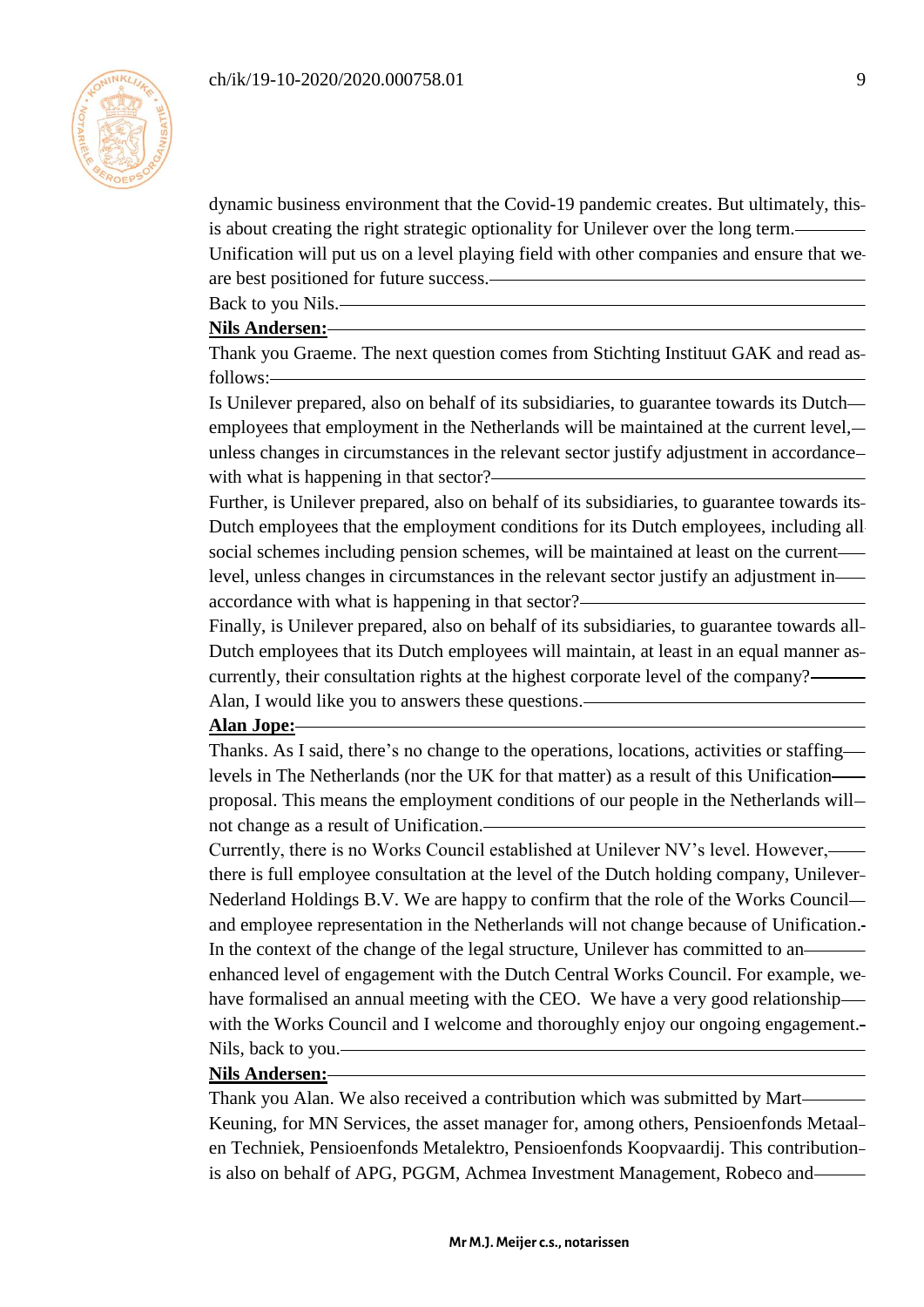

Kempen. This will be read out in full by our Group Secretary, Ritva Sotamaa, together with their two questions. Over to you Ritva.

# **Ritva Sotamaa:**

Thank you, Nils. The statement and questions read as follows:

Mr. Chairman, we have taken note of the Unification proposal with interest. We thank Mr. Jope and others for taking the time to explain the proposal to us and discuss the pros and cons with us.

Our substantive weighting is that we understand and follow Unilever's strategic rationale for Unification. Although the limitations of the dual structure should not be exaggerated, the Unification has the advantage of more strategic flexibility for portfolio evolution and a simpler structure.

At the same time, there are also concerns. Unilever is rooted in this dual structure and is shaped by this history. The Dutch incorporation is part of Unilever's history, and is also visible in the way Unilever operates. Unilever's mission, making sustainable living commonplace, fits in the Rhenish model of the Dutch context. This makes Unification and the exit from the Netherlands a significant event. That is why we have urged Unilever to safeguard their mission, which reflects the sustainable character of the company, by integrating it in Unilever's articles of association. Today we make the ultimate plea for this: now would be the time to make clear to the outside world and shareholders that Unilever opts for a sustainable long-term focus and wants to take the interests of all stakeholders into account, even after a relocation.

As Dutch investors we do not like to see Unilever leave, but the most important thing is the importance that we see as long-term investors: a company that takes into account the social and physical context in which the company operates, and makes sustainable choices, in line with the interests of the company. We hope that this continues to characterise Unilever after Unification. As long-term investors, we are therefore committed to the company even after Unification, and we hope to continue the dialogue with Unilever.

This leads to the following questions for your board:

First, in discussions Unilever indicated that establishing the sustainable character of Unilever in the articles of association during the merger process would be too complex. Would you agree to include this in the articles of association at the next opportunity and to put it as a separate item on the agenda no later than the 2021 AGM? Secondly, you have indicated that you will not go forward with Unification if the bill that has been submitted in the Dutch parliament for an exit tax were to be passed. Nevertheless, we are already voting on the Unification today, and the Unification may have already been implemented when the parliament takes a decision on the draft bill. Are you sure you can stop the Unification after the PLC Court Meeting? What is your plan if a possible decision on the private member's bill takes place after that date? Back to you Nils.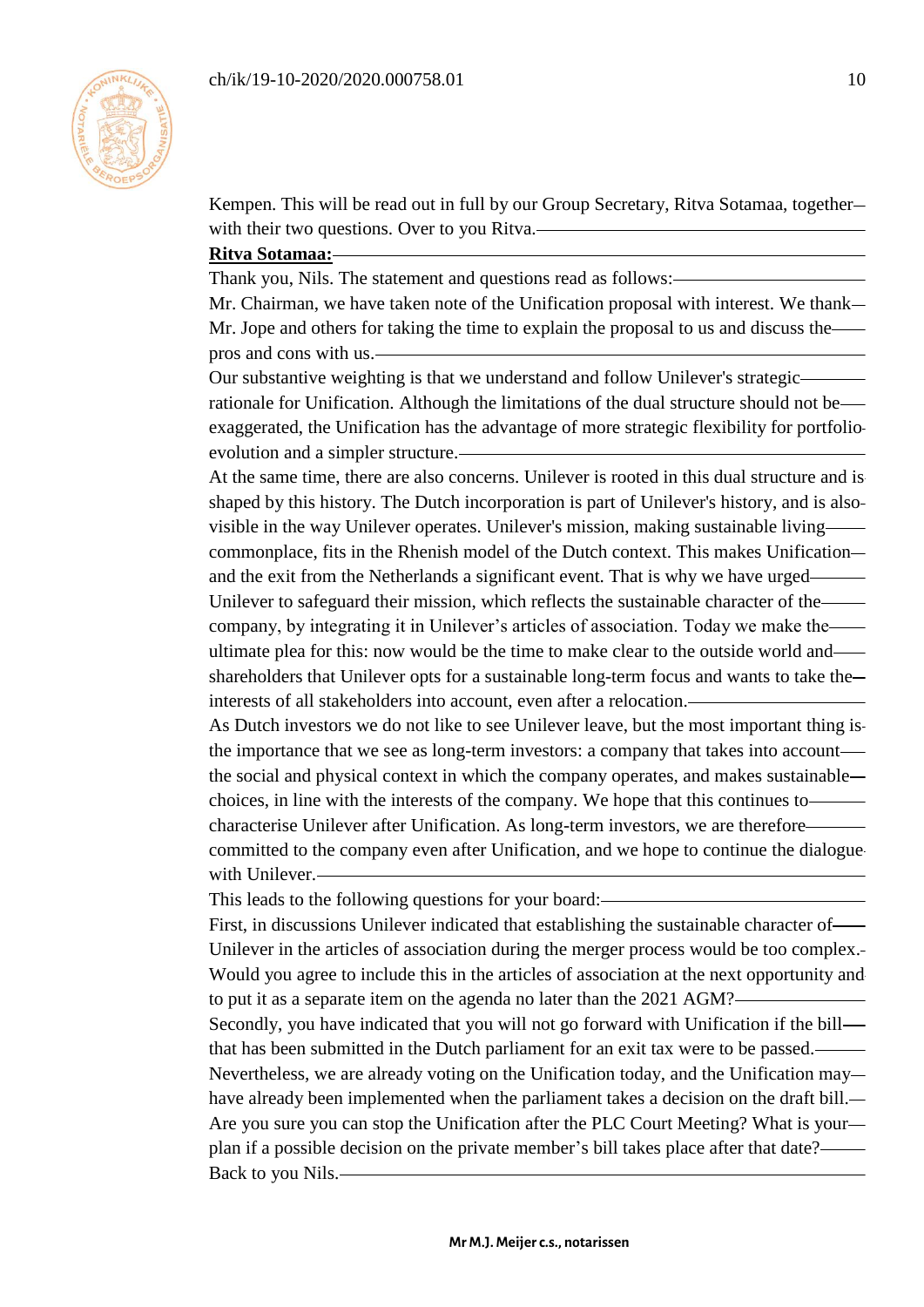

### **Nils Andersen:**

Thank you very much, Ritva. At this point I would like to note that Stichting Instituut GAK has also submitted a similar question relating to Unilever's articles of association so we are clustering it here to be answered simultaneously. Let me take the question relating to the articles of association and then Alan, if you could take the question relating to the Unification process and related timings. As we discussed, our focus is on implementing Unification successfully. We agreed that after we had implemented Unification we would consider your suggestion, recognising that this is a very complex issue. It is also one where we should consider the views of a broad range of stakeholders and shareholders, not just our own. We will take the time we need to properly consider your suggestion and to consider the views of others. For that reason, we are not in a position to commit to next year's AGM. I would also like to echo Alan's earlier comments: Unification will not result in any change to Unilever's multi-stakeholder approach. We are determined to show that sustainable business drives sustainable financial, and superior financial performance and creates long-term value for our stakeholders.

And now Alan over to you for the second question please.

### **Alan Jope:**

#### Thank you Nils.

On this question, we have been very clear, I think, in our public disclosure. The Boards could decide not to proceed with Unification at any time up to the High Court Approval Hearing. So, as far as the period between the Court Hearing and the Effective Date is concerned, we are subject to the Court's discretion and therefore cannot predict what the Court may permit. As to the second part of your question, we are not going to speculate what might happen. Having said that, we have been very clear in the shareholder documents that the Boards will proceed with Unification if, in the Boards' view, it remains in the best interests of Unilever, its shareholders and other stakeholders.

### Back to you Nils.

#### **Nils Andersen:**

Thank you Alan. The last question we received was submitted by Mr Rienks asking whether Unilever is prepared post Unification to organise an annual event for Dutch shareholders in Rotterdam to present Unilever's results.

Let me answer this one. We intend to continue to have a close relationship with our Dutch retail shareholders. As long as there is interest, we will organise an event around the 2021 AGM to accommodate for that. We think that is a good way to stay in touch. During this EGM, we have received some follow-up questions, as expected and hoped for. Ritva, can you please read out the first follow-up question and the name of the shareholder or shareholder representative who asked such question? Over to you Ritva. **Ritva Sotamaa:**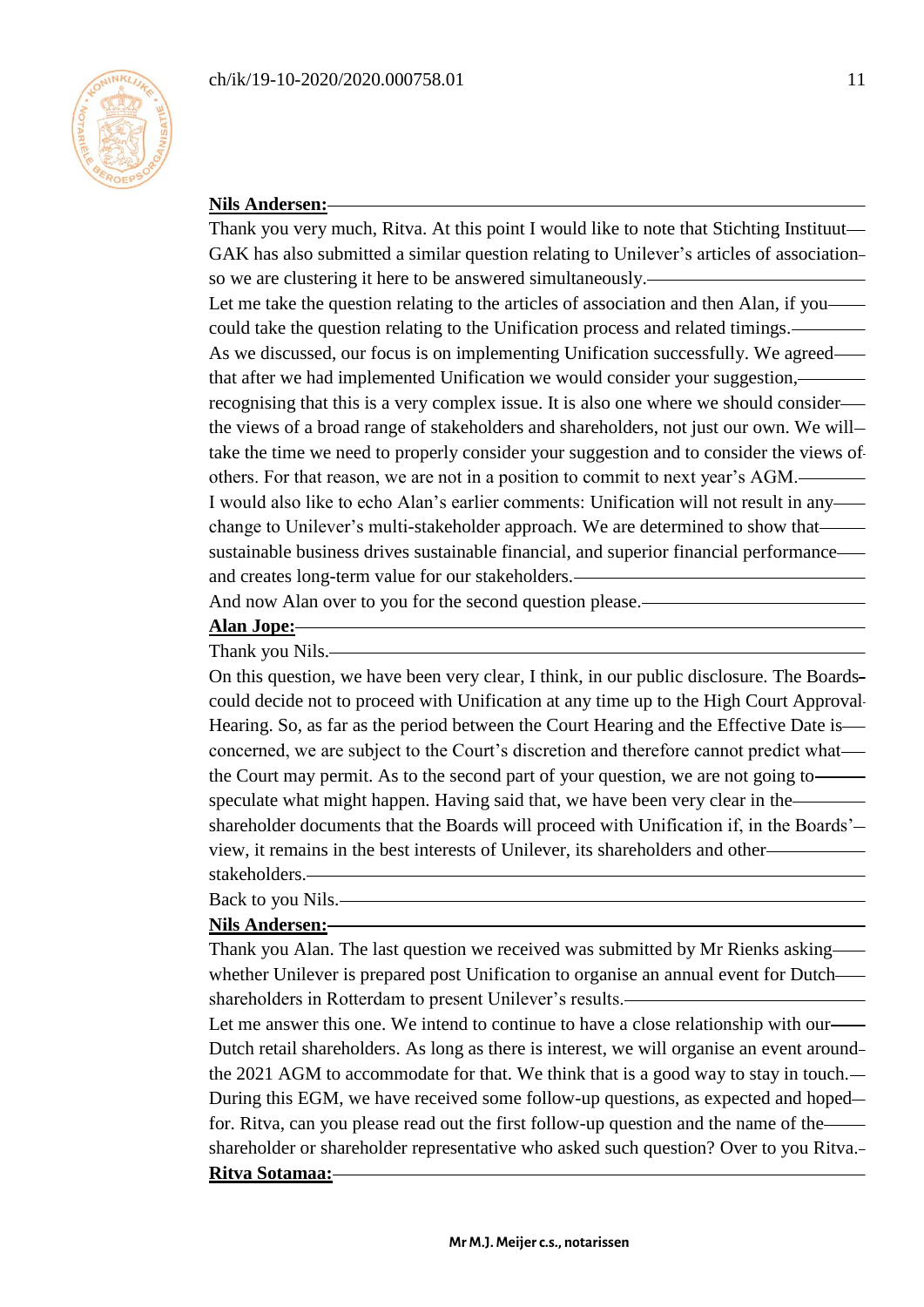

Yes, Thank you, Nils. We do have a follow-up question. We have a question from Mr. Keuning (MN Services) which reads: Last week the exit tax proposal in Dutch Parliament was updated. The update makes clear that the tax liability for the exit tax lies with the shareholders of NV. What is your reaction to this update? Do you agree that it would make it hard for Unilever to proceed with the CBM, exchanging NV shares for PLC shares, because in that case the then former NV shareholders, who have a tax liability, would be untraceable?

What is the plan of Unilever going forward, with this proposal pending? Would— Unilever feel a need to differentiate shares between former NV and 'regular' shares, as A-shares and B-shares? Nils, we note that Mr. D. Tomic (VEB) asked a similar question and could you please provide an answer to Mr. Keuning and Mr. Tomic.

### **Nils Andersen:**

Thank you for the questions, Mr. Keuning and Mr. Tomic.

We have seen the amendments and do not believe that they have any new impact on— Unification. It's not clear from the general statements made how legally or practically these proposals will work. We'll study any detailed proposals published in due course and assess the impacts, if any, it could have on Unification. One of the objectives of Unification is to simplify our governance and capital structure. Maintaining two classes of shares would give rise to additional legal and structural complexity.

The Board intends to proceed with their proposals provided that Unification, in the Boards' view, remains in the best interests of Unilever, its shareholders and other stakeholders as a whole. Back to you Ritva. Do we have more questions?

### **Ritva Sotamaa:**

Thank you Nils.

It appears now that we do not have any other follow-up questions.

Thank you, Nils.

### **Nils Andersen:**

Thank you Ritva. And that means we come to the end of the Q&A session and I would like to thank all of you who have submitted questions today of prior to today. We hopewe have answered them to your satisfaction. Anyone who has any questions after the meeting, please feel free to submit these in writing and we will endeavour to answer them to the extent we are able.

We now move to the approval of the resolutions. Full explanations of all proposed resolutions are set out in the formal notice to this EGM and any documents referenced therein.

We will show the results of the voting based on proxy shares that were submitted before the extended deadline of 5:30 p.m. on the sixteenth of September two thousand and twenty.

Our Group Secretary, Ritva Sotamaa, will now give you an overview of how many votes have been cast. Over to you Ritva.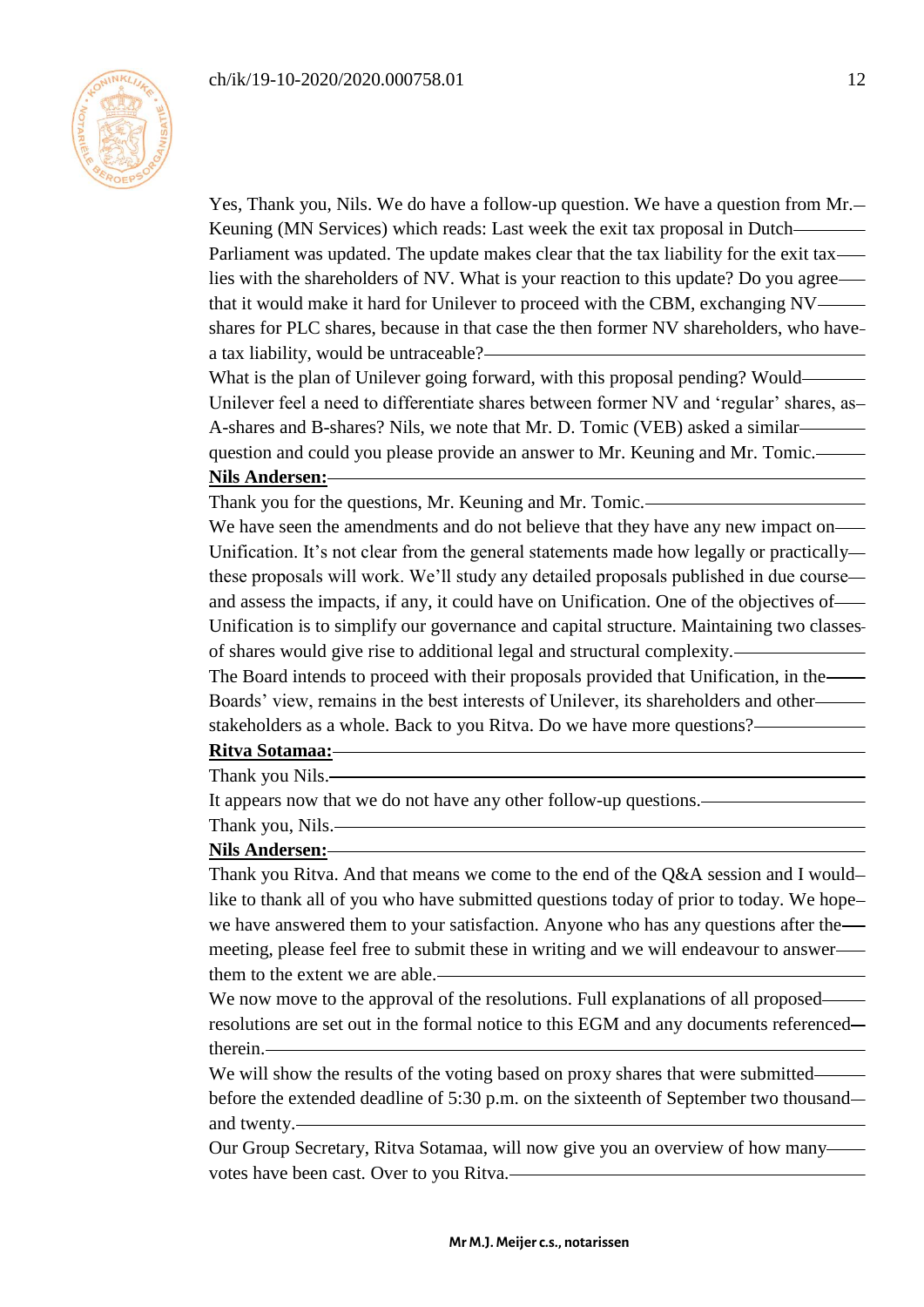

# **Ritva Sotamaa:**

Thank you, Nils.

The shares represented today have a total nominal value of one hundred and fifty million five hundred and twenty thousand five hundred and ninety-six euro  $(E 150, 520, 596.00)$ , which is good for nine hundred and forty million seven hundred and fifty-three thousand seven hundred and twenty-two (940,753,722) votes,

representing sixty-four and one/tenths percent (64.1%) of our share capital.

At this meeting, sixty-four and four/tenths percent (64.4%) of the votes have been cast by holders of ordinary shares in the capital of the Company.

Because at least fifty percent (50%) of the issued capital is represented, all resolutions in this meeting require a simple majority of the votes cast.

Back to you Nils.

### **Nils Andersen:**

Thank you very much Ritva. I will now walk you through the resolutions and tell you if they have been carried. They will come up on the screen.

You will now see the number of votes for, against and withheld with respect to agenda item 1, to amend Unilever N.V.'s articles of association.

Ladies and gentlemen, the proposal under agenda item 1 to amend the articles of association of the Company is carried.

For: 934,072,264

Against: 5,451,741

Vote withheld: 1,229,717

To implement such amendment, I will now suspend the EGM for a couple of minutes to have the notarial deed of amendment executed.

Ladies and gentlemen, I am pleased to confirm that the notarial deed of amendment has been executed effective immediately.

We will continue with agenda item 2, the proposal to approve Unification. This proposal includes the demerger of certain assets and liabilities of the Company, the authorisation of the Board to repurchase the so-called "special shares", and the crossborder merger between the Company and Unilever PLC.

You will now see the number of votes for, against and withheld with respect to agenda item 2. This resolution is carried. This means that the proposal to unify Unilever's dualheaded structure has been approved.

For: 904,055,114

Against: 5,531,295

Vote withheld: 31,167,313

We will now move to agenda item 3, to discharge executive directors.—

You will now see the number of votes for, against and withheld with respect to this agenda item 3. This resolution is carried.

For: 924,398,862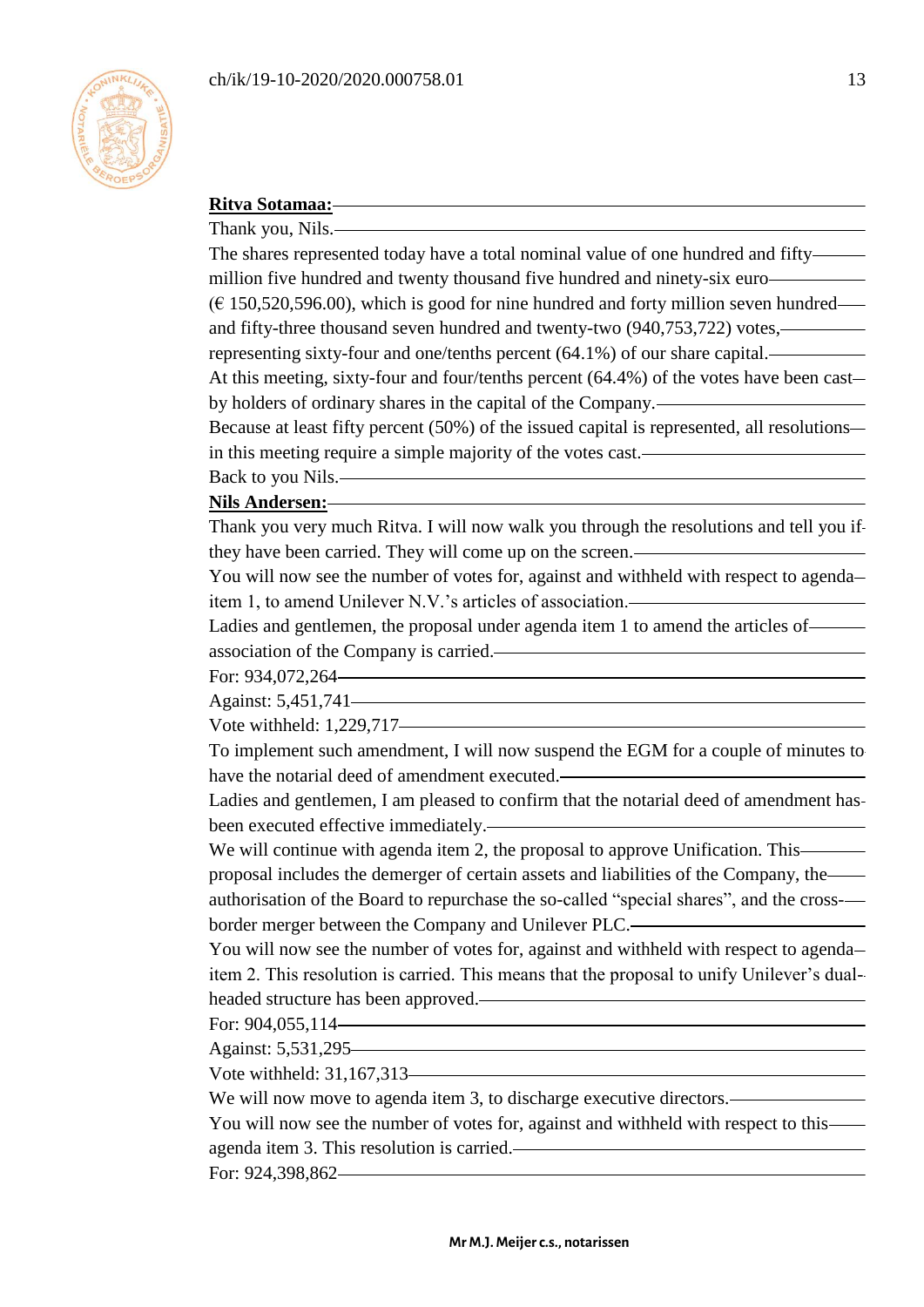

Against: 7,168,806 Vote withheld: 9,186,054 And finally we move to agenda item 4, to discharge non-executive directors. You will now see the number of votes for, against and withheld with respect to agenda item 4. This resolution is also carried. For: 924,403,277 Against: 7,158,658 Vote withheld: 9,191,787 I confirm that these results are final and they will be announced shortly following this EGM on Euronext Amsterdam and displayed on our website. As I mentioned previously, the Board strongly believes this proposal will help create a simpler, stronger company that is better able to deliver long-term value for all our stakeholders. The Board and I are fully committed to Unilever's multi-stakeholder approach and purposeled, future-fit strategy. Unilever has been at the forefront of sustainable business for many years and has a strong record of looking after people and planet. In the past few months, Unilever contributed  $E100m$  to help fight Covid-19 and protect the lives andlivelihoods of its multiple stakeholders. In August, the Globescan Sustainability survey recognised Unilever as the number one corporate sustainability leader for the tenth year in a row. We're proud of our achievements, but we know we still have a lot of work to do. Our mission is to deliver value to all stakeholders – socially, environmentally and economically. This is consistent with our vision to become leaders in sustainable business globally. I would like before we close down to take one follow-up question that came in after Ritva closed the Q&A session. Ritva, will you read it to us?

#### **Ritva Sotamaa:**

Yes Nils. The question is from Mr. Keuning, MN Services. The question reads as follows: Are you fully sure you can stop the Unification after the PLC Court Meeting? Is it entirely within your influence to stop Unification after the court meeting? Back to you Nils.

## **Nils Andersen:**

Thank you Ritva.

Alan, I think you should answer this question because you already touched upon it in this presentation. Alan can you answer please?

#### **Alan Jope:**

Sure, thanks. Look, as per my previous response. The Boards could decide not to proceed with Unification any time up to the High Court Approval Hearing. So long as, as far as the period concerned between the Court Hearing and the Effective Date of Unification we would be subject to the Court's discretion. Though we would suspect the Court to listen to any changes requested by the Board in the interests of the shareholders. So we cannot predict what the Court may permit but we have the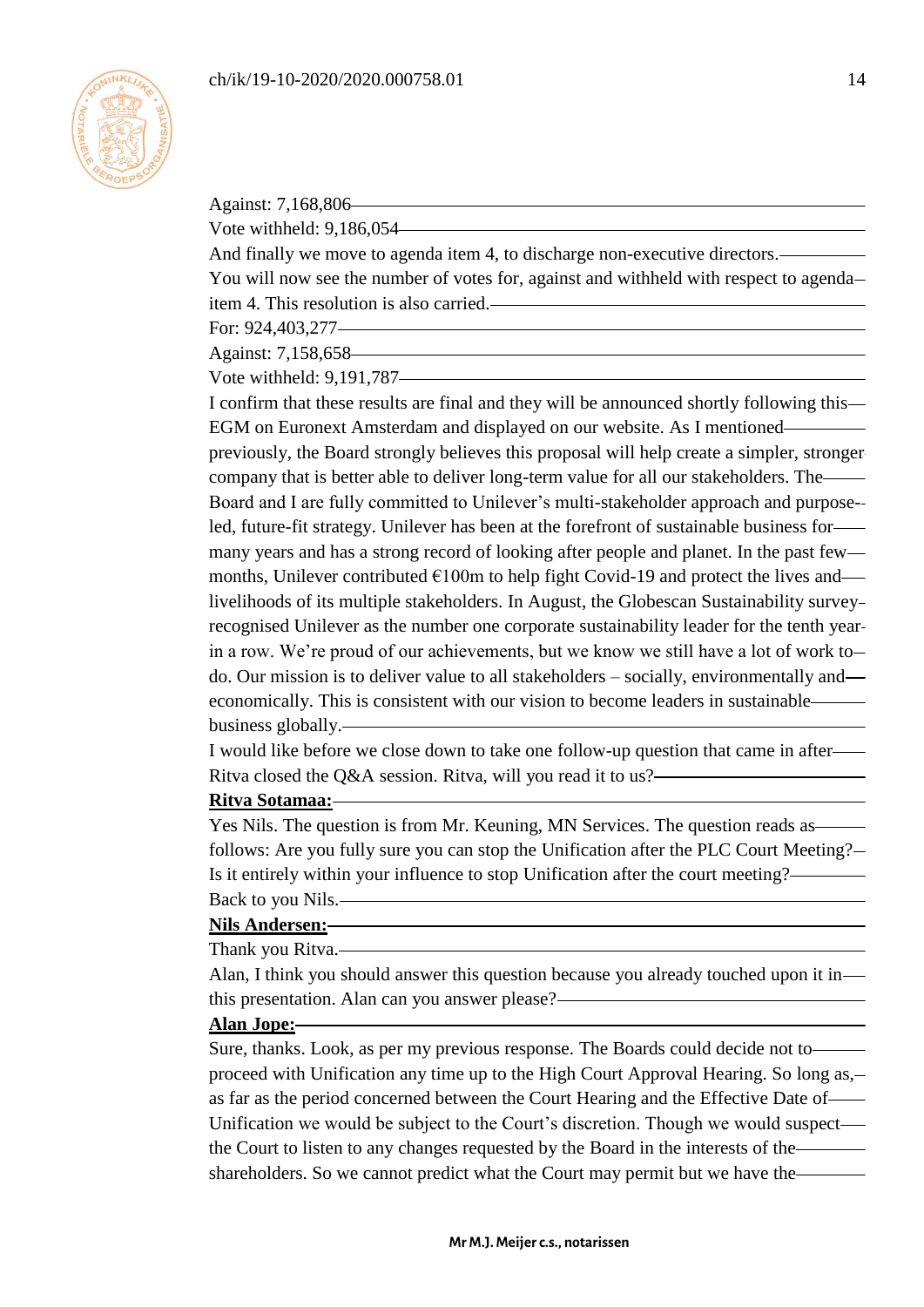

opportunity between the Court Hearing and the Effective Date to potentially make any further changes. Thank you.

# **Nils Andersen:**

Thank you Alan. And thank you also for this question. I apologise that it was answered a bit late during the session. But I want to repeat that we are grateful for all the questions. And we are open and we invite you to submit further questions in writing to us after the end of this EGM and we will endeavour to answer them to the best of our knowledge and abilities. So that concludes our meeting today. I would like to thank you again for your attendance. I wish you a good day. Goodbye everybody. Thank you for joining.

Vervolgens heb ik, notaris, een concept van het proces-verbaal van vergadering laten plaatsen op de website van Unilever N.V. welk concept overeenkomstig artikel 4.1.10. van de Corporate Governance Code sedert zesentwintig oktober tweeduizend twintig meer dan drie maanden ter inzage heeft gelegen. De vennootschap heeft op zesentwintig januari tweeduizend éénentwintig blijkens aangehechte e-mail verklaard dat geen aandeelhouder of certificaathouder opmerkingen hebben gemaakt. Van al hetwelk is opgemaakt dit proces-verbaal te Amsterdam op zesentwintig januari tweeduizend éénentwintig.

(Volgt ondertekening door notaris)

# UITGEGEVEN VOOR AFSCHRIFT

Amsterdam, 26 januari 2021 mr I.C.M. Kroon, kandidaat-notaris, waarnemer voor notaris mr C. Hagendijk